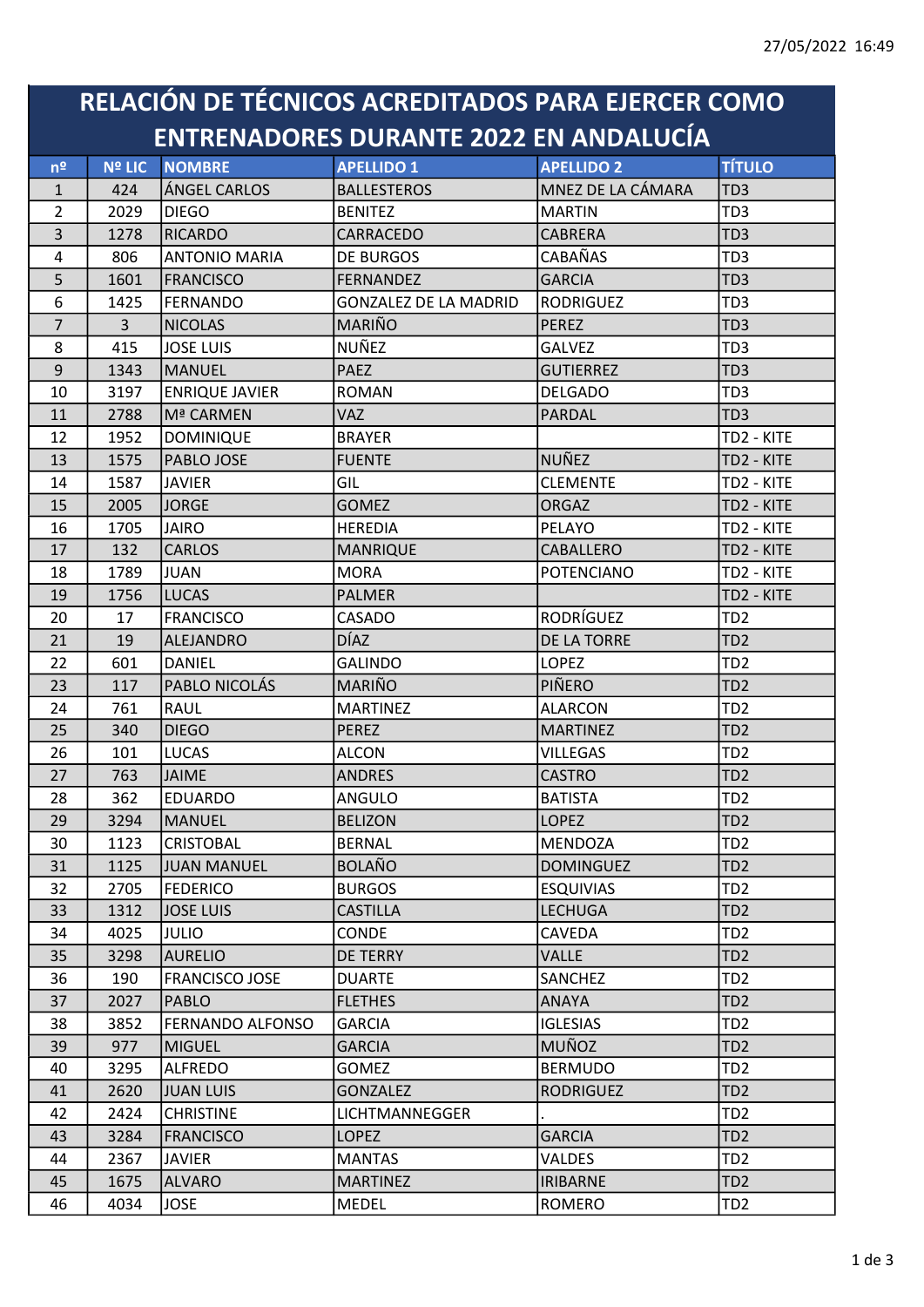| 47 | 2481 | <b>MARTA</b>          | <b>MONIS</b>       | <b>FRAILE</b>     | TD <sub>2</sub>     |
|----|------|-----------------------|--------------------|-------------------|---------------------|
| 48 | 2651 | CAMILO                | <b>MORENO</b>      | CARRERO           | TD <sub>2</sub>     |
| 49 | 4028 | JOSÉ                  | <b>MORENO</b>      | <b>HIDALGO</b>    | TD <sub>2</sub>     |
| 50 | 2549 | <b>ALVARO</b>         | <b>ORTIZ</b>       | <b>RODRIGUEZ</b>  | TD <sub>2</sub>     |
| 51 | 2016 | GERARDO               | <b>OSES</b>        | <b>ROMERO</b>     | TD <sub>2</sub>     |
| 52 | 4450 | <b>JOSE LUIS</b>      | <b>PEREZ</b>       | <b>CEREZO</b>     | TD <sub>2</sub>     |
| 53 | 2158 | JUAN JOSE             | <b>PEREZ</b>       | <b>VIGIL</b>      | TD <sub>2</sub>     |
| 54 | 1126 | <b>FRANCISCO JOSE</b> | <b>PORTILLO</b>    | <b>PONCE</b>      | TD <sub>2</sub>     |
| 55 | 708  | <b>ARTURO</b>         | <b>REINA</b>       | <b>EHRENBOGEN</b> | TD <sub>2</sub>     |
| 56 | 2530 | <b>SIMONA</b>         | <b>REZZONICO</b>   |                   | TD <sub>2</sub>     |
| 57 | 922  | <b>FRANCISCO</b>      | <b>ROMERO</b>      | <b>ALCALA</b>     | TD <sub>2</sub>     |
| 58 | 767  | ANGEL                 | <b>RUIZ</b>        | <b>DÍEZ</b>       | TD <sub>2</sub>     |
| 59 | 2156 | ANGEL                 | <b>RUIZ</b>        | <b>SOTO</b>       | TD <sub>2</sub>     |
| 60 | 2157 | <b>GONZALO</b>        | <b>RUIZ</b>        | <b>SOTO</b>       | TD <sub>2</sub>     |
| 61 | 931  | <b>CARLOS</b>         | SALMERON           | <b>MOLINA</b>     | TD <sub>2</sub>     |
| 62 | 3929 | RAFAEL                | SERRANO            | <b>BOHORQUEZ</b>  | TD <sub>2</sub>     |
| 63 | 1759 | PABLO                 | <b>USERO</b>       | PEREZ             | TD <sub>2</sub>     |
| 64 | 168  | <b>FRANCISCO JOSE</b> | VILLALBA           | <b>EUSEBIO</b>    | TD <sub>2</sub>     |
| 65 | 2153 | FERNANDO              | <b>YRAYZOZ</b>     | <b>ROLDAN</b>     | TD <sub>2</sub>     |
| 66 | 389  | <b>EDUARDO</b>        | <b>ZALVIDE</b>     | <b>LOPEZ</b>      | TD <sub>2</sub>     |
| 67 | 5228 | <b>JAVIER</b>         | <b>AGUIRRE</b>     | <b>DE MIGUEL</b>  | EN PRÁCTICAS        |
| 68 | 5368 | <b>ANTONIO JOSE</b>   | <b>ALAMO</b>       | <b>BAÑOS</b>      | EN PRÁCTICAS        |
| 69 | 4022 | ANGEL                 | <b>BALLESTEROS</b> | <b>JIMENEZ</b>    | <b>EN PRÁCTICAS</b> |
| 70 | 5293 | <b>LOLA</b>           | <b>BELIZON</b>     | <b>LOPEZ</b>      | EN PRÁCTICAS        |
| 71 | 5276 | <b>MARK</b>           | <b>BOYLE</b>       | <b>SAA</b>        | EN PRÁCTICAS        |
| 72 | 5206 | ARMANDO               | <b>CAMPOY</b>      | CARRASCO          | EN PRÁCTICAS        |
| 73 | 5279 | <b>CANDELA</b>        | <b>CARDENAS</b>    | <b>VICENTE</b>    | EN PRÁCTICAS        |
| 74 | 5397 | <b>JOSE MANUEL</b>    | CARLIER            | <b>FLETHES</b>    | EN PRÁCTICAS        |
| 75 | 5180 | JUAN JOSE             | CARMONA            | <b>MARIN</b>      | EN PRÁCTICAS        |
| 76 | 2037 | <b>ANTONIO</b>        | CORONILLA          | <b>SOTO</b>       | EN PRÁCTICAS        |
| 77 | 5349 | <b>JOSE MANUEL</b>    | <b>CUELLAR</b>     | <b>RODRIGUEZ</b>  | <b>EN PRÁCTICAS</b> |
| 78 | 5350 | LUIS FERNANDO         | <b>DE TERRY</b>    | <b>SOLER</b>      | EN PRÁCTICAS        |
| 79 | 5351 | MIGUEL                | <b>DE TERRY</b>    | <b>SOLER</b>      | EN PRÁCTICAS        |
| 80 | 4548 | <b>ENRIQUE</b>        | <b>DIAZ</b>        | <b>JUNQUERA</b>   | EN PRÁCTICAS        |
| 81 | 5478 | <b>CARLOS</b>         | <b>ENCISO</b>      | <b>ACOSTA</b>     | EN PRÁCTICAS        |
| 82 | 5264 | LUIS                  | FERNANDEZ-PALACIOS | PEREZ             | EN PRÁCTICAS        |
| 83 | 3359 | <b>CARLOS</b>         | <b>FLETHES</b>     | <b>ANAYA</b>      | EN PRÁCTICAS        |
| 84 | 3360 | FERNANDO              | <b>FLETHES</b>     | <b>ANAYA</b>      | EN PRÁCTICAS        |
| 85 | 3329 | <b>JOAQUIN</b>        | <b>FLUJAS</b>      | <b>MIRAS</b>      | EN PRÁCTICAS        |
| 86 | 5561 | <b>CARLOS</b>         | <b>GARAYOA</b>     | VARGAS-MACHUCA    | EN PRÁCTICAS        |
| 87 | 5176 | <b>MARIA EUGENIA</b>  | <b>GARAYOA</b>     | VARGAS-MACHUCA    | EN PRÁCTICAS        |
| 88 | 4226 | MANUEL                | GOMEZ              | AMAT              | EN PRÁCTICAS        |
| 89 | 5253 | <b>JOSE MANUEL</b>    | <b>GUERRERO</b>    | <b>GALINDO</b>    | EN PRÁCTICAS        |
| 90 | 2646 | PEDRO                 | <b>JIMENEZ</b>     | MORANDEIRA        | EN PRÁCTICAS        |
| 91 | 5416 | <b>MAGDALENA</b>      | <b>LOPEZ</b>       | <b>FERNANDEZ</b>  | EN PRÁCTICAS        |
| 92 | 5238 | ANDREA M.             | <b>LOPEZ</b>       | <b>LINARES</b>    | EN PRÁCTICAS        |
| 93 | 4483 | <b>JACOBO</b>         | <b>LOPEZ</b>       | <b>TOLEDO</b>     | <b>EN PRÁCTICAS</b> |
| 94 | 217  | <b>JESUS</b>          | <b>MARRUFO</b>     | <b>SANTOS</b>     | EN PRÁCTICAS        |
| 95 | 3973 | <b>JOSE</b>           | <b>MORENO</b>      | <b>PICATOSTE</b>  | EN PRÁCTICAS        |
| 96 | 5452 | MIGUEL                | MUÑOZ              | <b>ROS</b>        | EN PRÁCTICAS        |
|    |      |                       |                    |                   |                     |